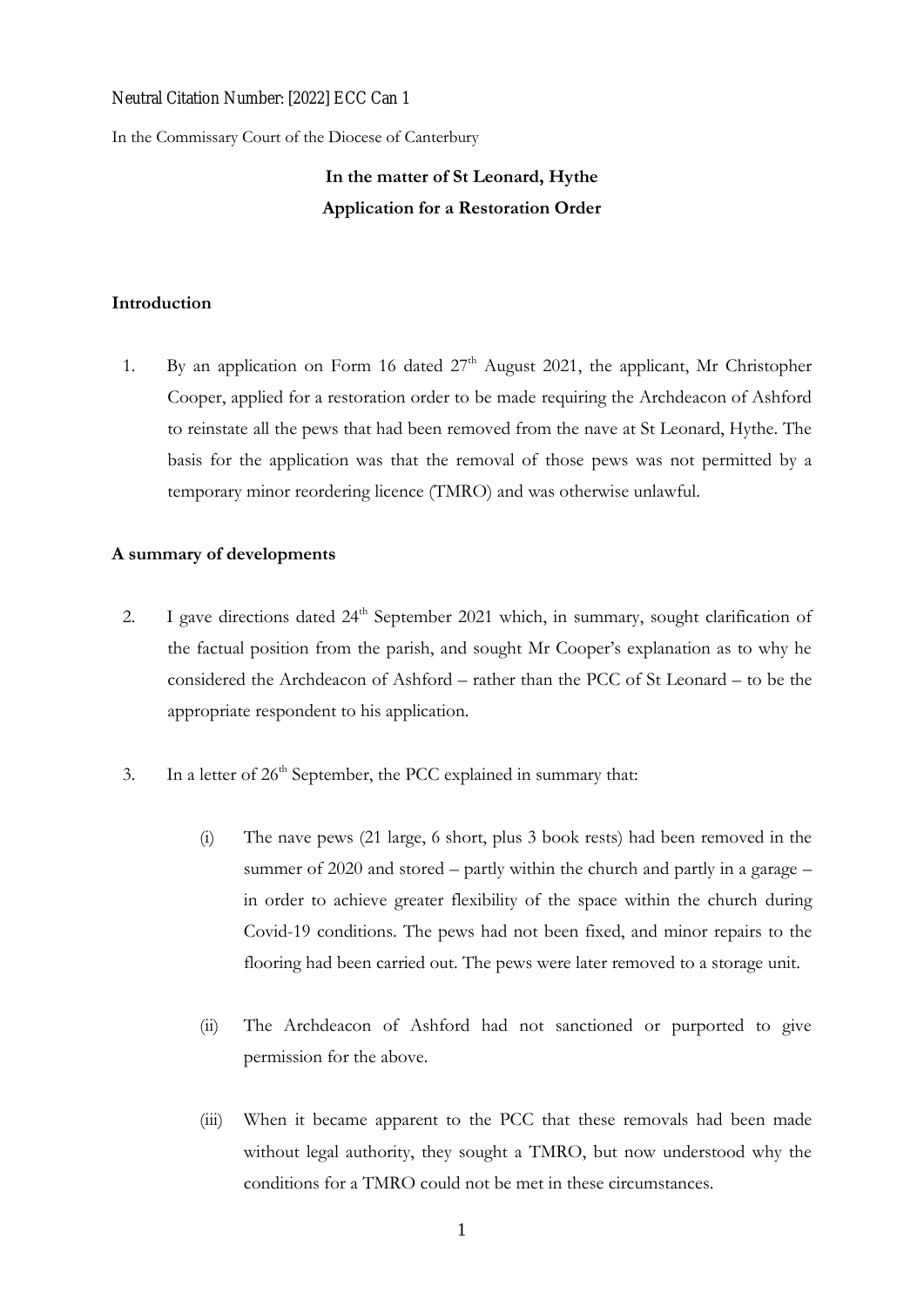- (iv) The pews would be reinstated later in October.
- (v) The PCC did not regret its actions, but recognised that it should have applied for permission in advance.
- (vi) The PCC considered that Mr Cooper should have approached them to seek the resolution of this matter before making his application to the Court.
- 4. At my request, the DAC considered the matter, and on 28<sup>th</sup> October 2021 informed the Registry and the Court inter alia that it *"accepts that the removal of the pews was not lawful and could not be retrospectively authorised by a TMRO, as Archdeacon Darren has already explained to the parish in some detail….The pews were effectively free-standing items and not morticed into timber kerbs, as is the case at numerous other churches, but it is believed that some were held in place with screws. It is not clear whether this was done simply to prevent 'creep' or whether they were dependent on that to mitigate any risk of their tipping over. Probably the former was the case (they are such heavy items that they ought to be held in place by their own weight), but it might be worth checking the frontals – which have a narrower base and thus a high centre of gravity – to check that they are not vulnerable in this regard. If so, it might be necessary to screw them back into place"*.
- 5. Following a further enquiry from the Registry, the PCC said by email of 29<sup>th</sup> November 2021 that plans were set for the reinstatement of the pews to take place on  $20<sup>th</sup>$ December 2021, subject to any possible further disruptions due to the Covid-19 pandemic.
- 6. In the interim, Mr Cooper had understandably made contact with the Registry, seeking to ascertain the progress on this matter. It being apparent that informal resolution was unlikely, I gave directions as follows:

*"In the light of the Overriding Objective of dealing with matters proportionately and saving expense, the Commissary General is minded to deal with this application on the basis of the written representations you have each made to the Court rather than at a hearing. Rule 14.1(2) of the Faculty Jurisdiction Rules 2015 as amended gives you the opportunity to put forward your views on this proposed way forward before the Commissary General decides how to proceed…"*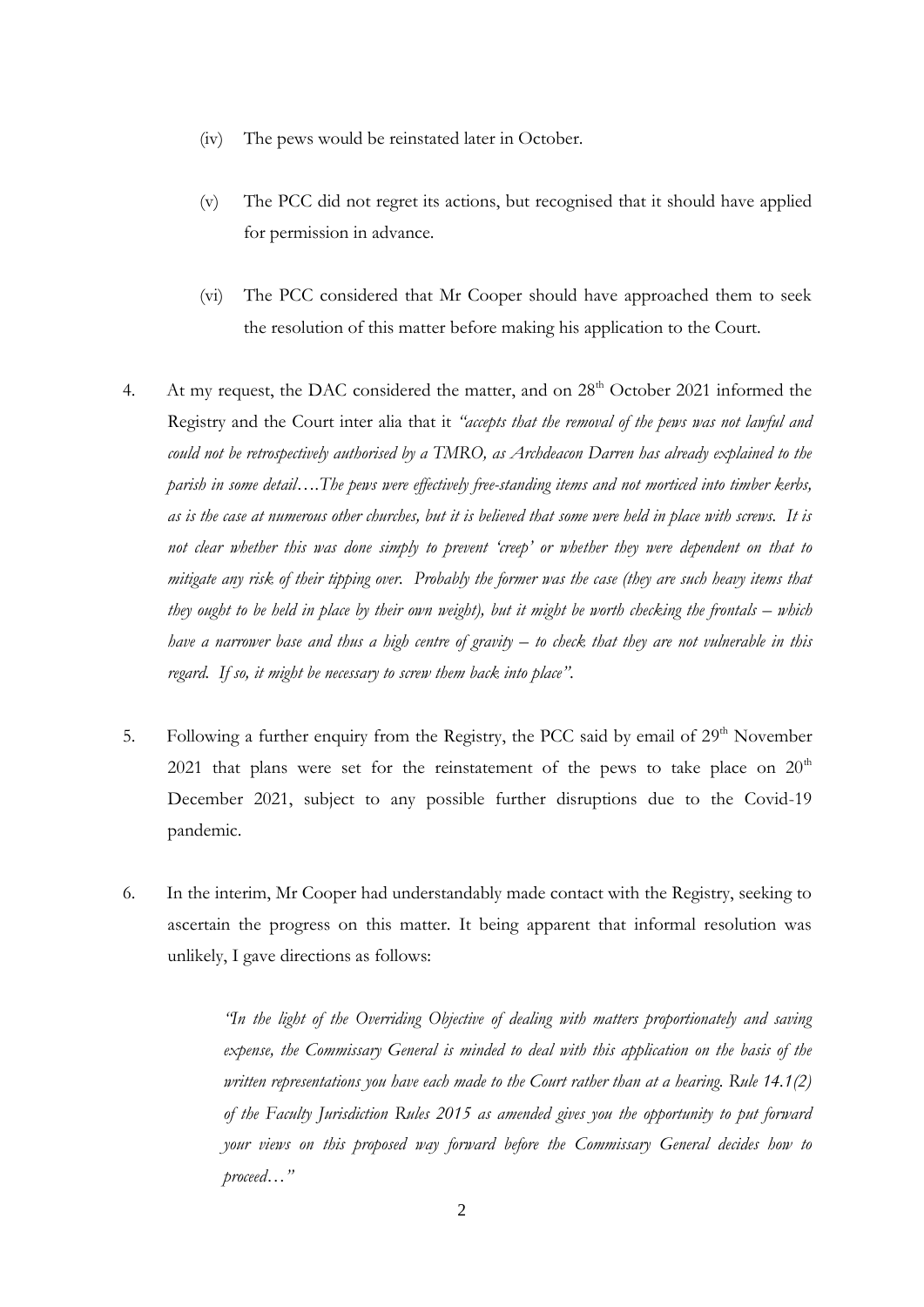- 7. In its reply of 16th December 2021, the PCC did not expressly address the point posed in my directions, but instead reiterated that the pews would be reinstated on  $20<sup>th</sup>$  December, as previously indicated.
- 8. In contrast, Mr Cooper responded on  $20<sup>th</sup>$  December 2021, explaining why he considered that an oral hearing was required. I considered his representations and the correspondence summarised above, and made the following order on  $12<sup>th</sup>$  January 2022:

*"1. The Archdeacon of Ashford be removed as the Respondent to this Application and be substituted by (1) the Churchwardens of St Leonard Hythe and (2) the Parochial Church Council of St Leonard Hythe;*

*2. Having taken account of the representations made by the Applicant dated 20 December 2021 and by the Respondents dated 16 December 2021 and having regard to the overriding objective of dealing with cases justly, in particular in a proportionate way and saving expense, this application for a Restoration Order be determined on the consideration of the written representations of the parties instead of at a hearing;*

*3. Any Restoration Order which may be made by the Court be served by the Registrar."*

9. On 27th December 2021, Mr Cooper emailed the Registry, suggesting (among other things) that, while the pews had been returned to the church, not all were in their original positions. Mr Cooper also expressed his frustration that the pews had not been returned in October (as previously indicated by the PCC) and at the delay in the resolution of this matter generally.

# **Determination**

10. For the purposes of Rule 16.1 of the Faculty Jurisdiction Rules 2015, I am satisfied that Mr Cooper has a sufficient interest to make and pursue this application.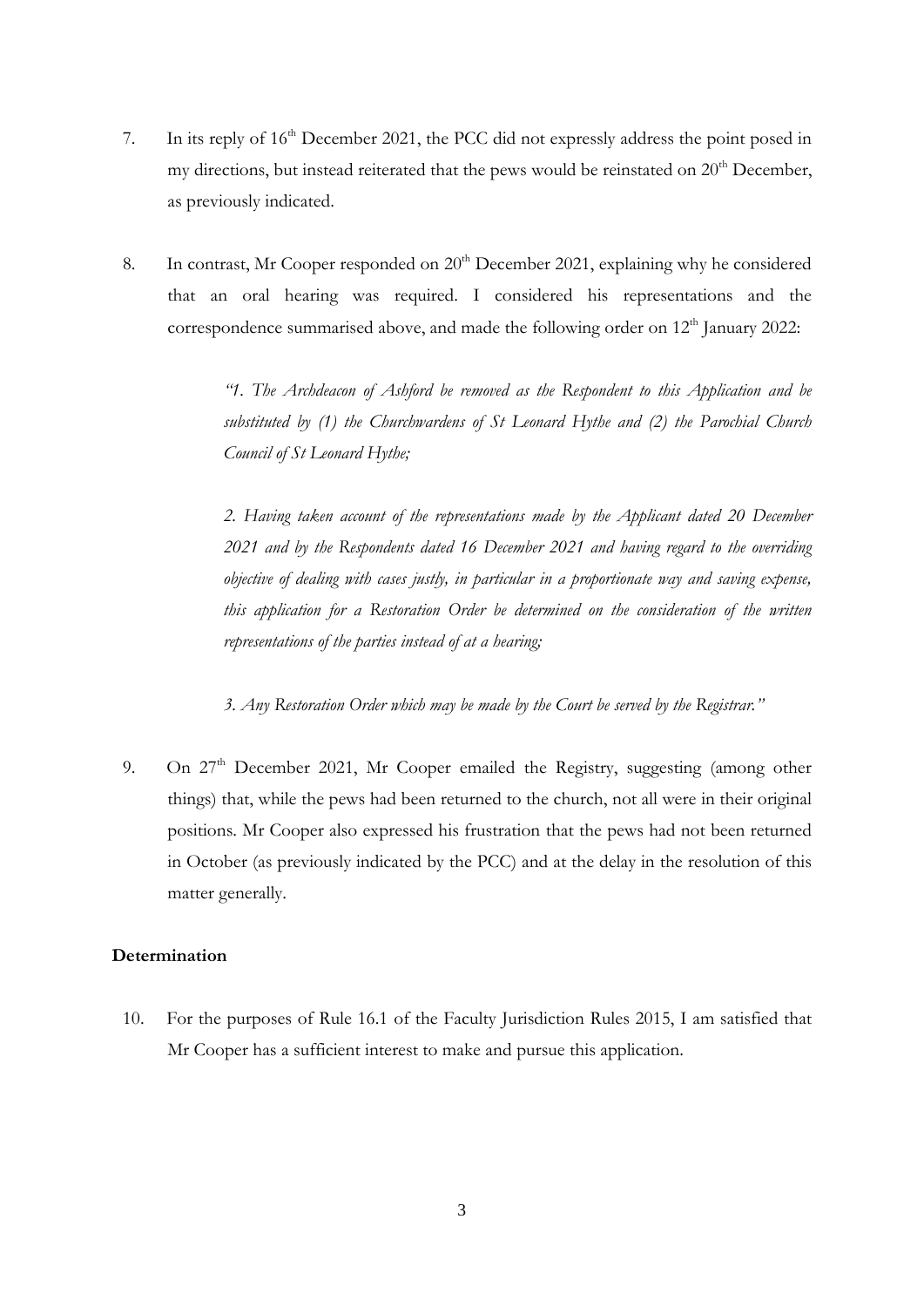- 11. I am also satisfied that it is just (the wording used in Rule 16.5(1)) and otherwise in accordance with the overriding objective for a restoration order to be made in the circumstances of this case. I am further satisfied that I should make an order in the terms set out in the Form 18 order issued along with this judgment. My reasons can be stated shortly:
	- (i) It is not in dispute that the PCC and churchwardens acted unlawfully. They ought to have known that what they were doing was unlawful, and they ought to have taken steps to check what they were or were not permitted to do before acting as they did.
	- (ii) The pews were absent from the church without lawful authority for a fairly extensive period, from approximately the summer of 2020 to December 2021.
	- (iii) The PCC and churchwardens indicated that reinstatement would take place in late October 2021, but this did not happen until late December 2021. Even taking into account the challenges of securing removal services and the difficulties caused by Covid-19 over the winter of 2021-22, it does not appear to me that there has been sufficiently expeditious action by the PCC and churchwardens to put matters right.
	- (iv) In light of what Mr Cooper says in his email of  $27<sup>th</sup>$  December 2021, I remain uncertain as to whether the pews and book rests have been restored to the positions they occupied prior to their unlawful removal. I am unable to resolve that uncertainty without causing further delay, but the uncertainty adds to the case for the making of this order. I add that even if the pews and book rests are in fact back in their original positions as at the date of this order, it is nonetheless appropriate to make this order, in the interests of certainty.
	- (v) I have considered whether an undertaking within the terms of Rule 16.9 would be more appropriate than a restoration order. I am, however, in any event satisfied that the factors summarised at (i) to (iv) above are sufficient to make a restoration order the more appropriate course of action.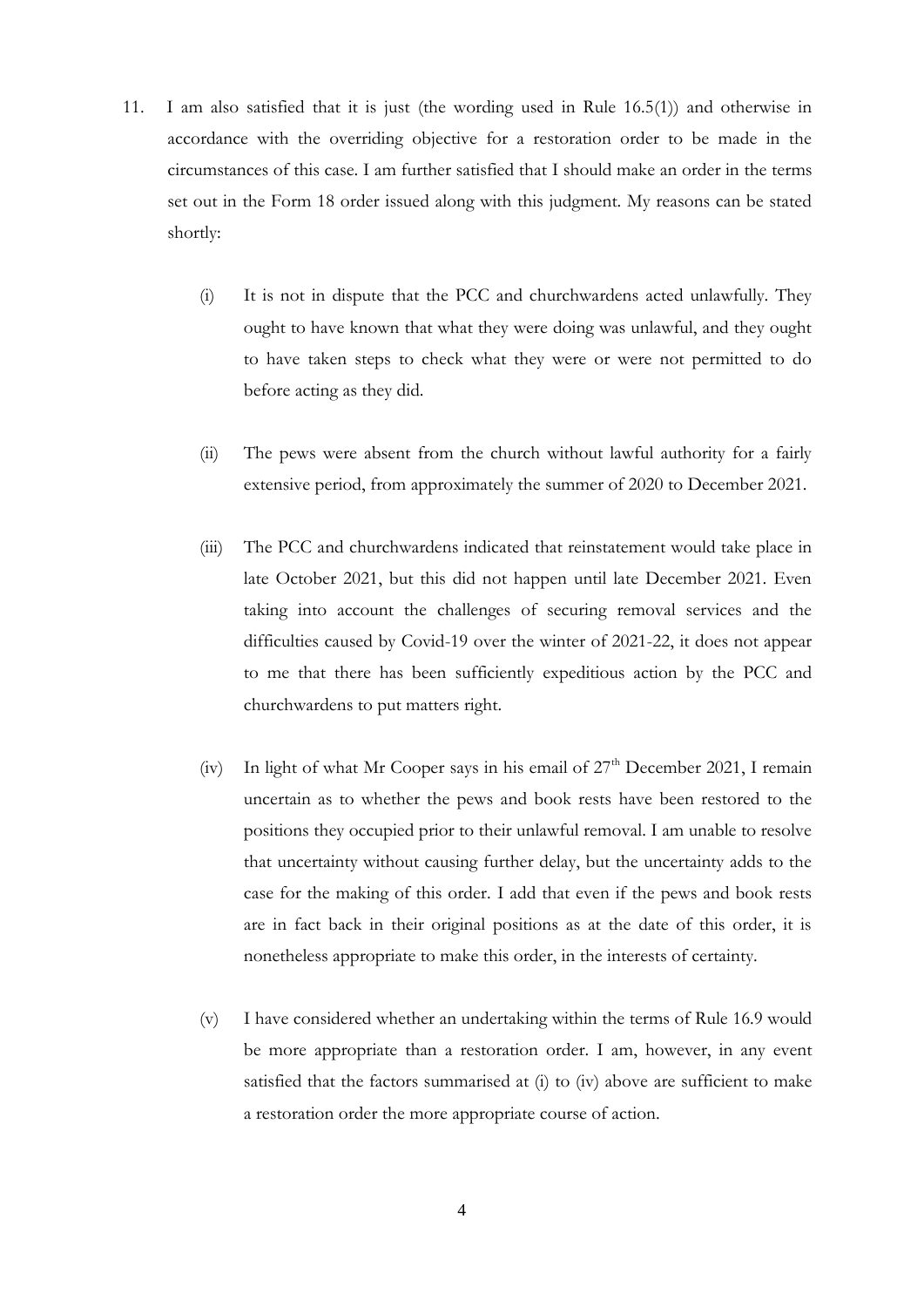- 12. Accordingly, I make the order set out in the accompanying Form 18, the terms of which are reproduced in an annex to this judgment.
- 13. I also order that the PCC and churchwardens of St Leonard, Hythe, shall within 30 days of this order pay (i) Mr Cooper's costs in lodging this application  $(f305.40)$ , and (ii) costs attributable to Registry and Court time in dealing with this matter. I am satisfied that it is just and equitable to make this costs order in the circumstances summarised at paragraph 11 above. I have considered the PCC's submission that this application could have been avoided if Mr Cooper had sought informal resolution first, but am satisfied that it was reasonable for Mr Cooper to make this application. Although that application should have been made against the PCC and churchwardens and not the Archdeacon, it was nonetheless reasonable for Mr Cooper to make his application in light of the removal of the pews from this church.
- 14. Lastly, I add the Court's acknowledgement of Mr Cooper's understandable frustration at this matter taking longer to resolve than might have been desirable. Such delay as there has been is, however, attributable in large part to uncertainty as to the correct respondent to the application and as to the factual position (in particular, when the pews would be reinstated), as well as to the impact of Covid upon judicial resources in recent months.

# ROBIN HOPKINS

Commissary General

2<sup>nd</sup> February 2022